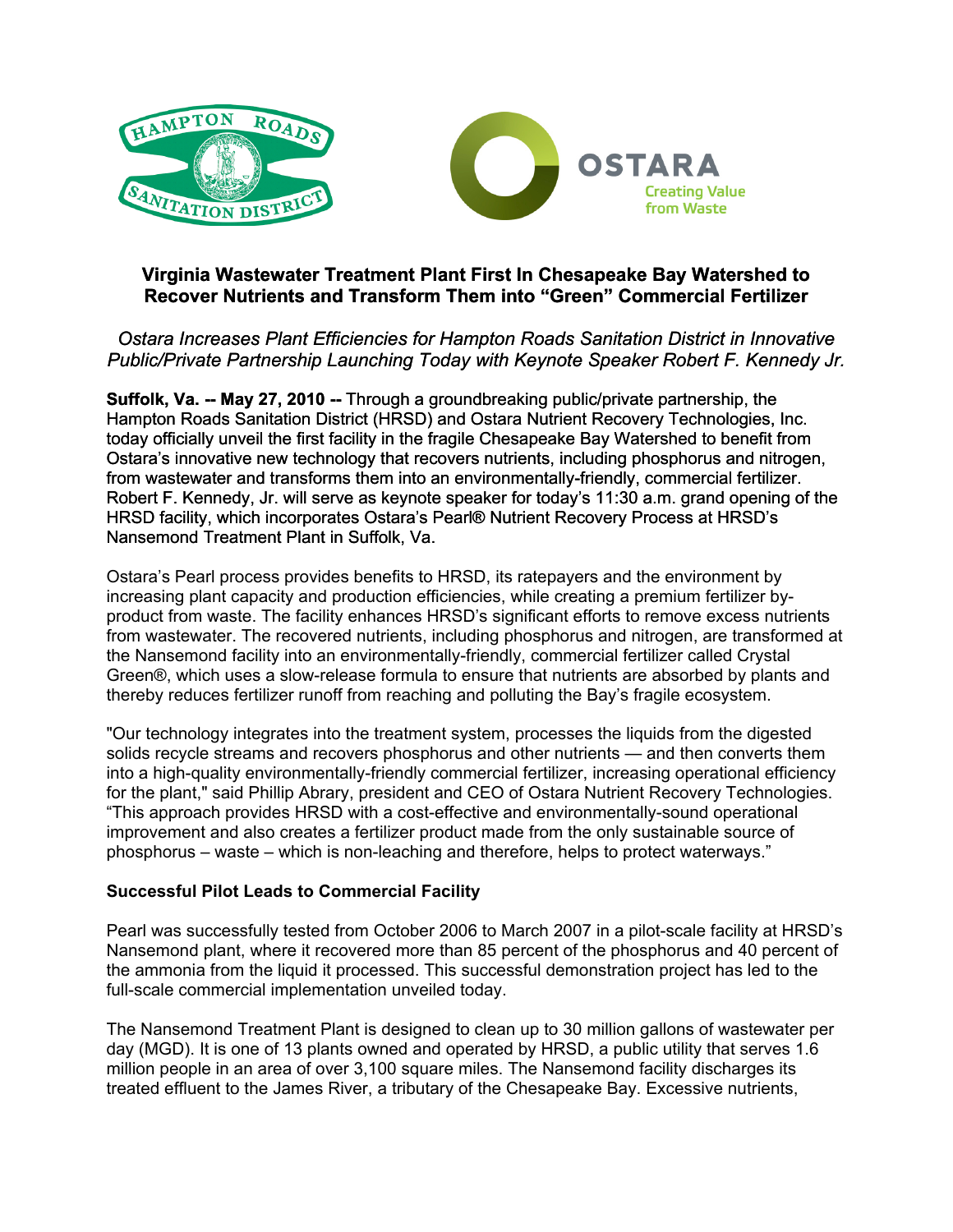including phosphorus and nitrogen, have been identified by the Chesapeake Bay Foundation as one of the most serious water quality problems affecting the Bay.

Ted Henifin, HRSD's general manager, explains, "The pilot program was a great success. Thus, building a commercial recovery facility was an easy decision. The benefit of Ostara's Pearl system is gaining the ability to recover nutrients that were a maintenance problem in our plant and turning them into a commercially viable fertilizer product with basically no additional costs to HRSD. HRSD is focused on reducing human impact on the environment, and recovering phosphorus to replace mined phosphorus does just that."

Treatment systems typically separate solids from liquids. The treated solids are then disposed of while the liquids are typically reprocessed back through the wastewater system. This adds costs by clogging pipes with a concrete-like scale called struvite — the result of phosphorus and ammonia (nitrogen) combining with magnesium — and by consuming up to 25 percent of the system's capacity.

Robert F. Kennedy, Jr., an Ostara board member representing VantagePoint Venture Partners, notes that the incorporation of the Ostara technology at the Nansemond plant is the kind of infrastructure solution needed in hundreds of municipalities across the United States. "Local and state governments are taking notice of the improved economics and reduced environmental impact which can be achieved through this kind of this public/private partnership. This groundbreaking approach ultimately saves money for ratepayers while also reducing the impact that wastewater treatment plants have on local waterways, all without onerous regulation," said Kennedy.

#### **Ostara's Pearl Deployment in Oregon Produces Crystal Green Fertilizer for Sale**

Ostara's first customers are already seeing significant cost savings and environmental impact reductions. Clean Water Services' Durham Advanced Wastewater Treatment facility outside Portland, Ore., which was the world's first to implement a commercial operation using Ostara's nutrient recovery technology, has been operational for more than one year. In that year, Ostara's Pearl process has exceeded expectations with respect to the operational cost savings it has delivered, and has produced more than 500,000 pounds of Crystal Green fertilizer.

The Nansemond Struvite Recovery Facility is projected to remove more than 85 percent of the phosphorus from solids recycle streams and has the capacity to produce more than one million pounds of Crystal Green fertilizer annually.

The production of Crystal Green has dramatically lower production costs and environmental impacts than fertilizers produced from mined phosphorus, which leaves a huge carbon footprint. The world's first environmentally-safe, slow-release fertilizer made from recovered nutrients, Crystal Green is ideally suited for the nursery, turf and specialty agriculture markets. It is being sold through national and regional commercial fertilizer blenders across North America.

"Phosphorus is a key building block of life, and some researchers believe that the earth's supply could be depleted within the next 50-100 years if preventive actions are not taken. We're recovering phosphorus and other nutrients into a useful, premium fertilizer while reducing the carbon footprint in its manufacture and preventing runoff. By bringing the process full circle, we're truly creating value from waste," according to Abrary.